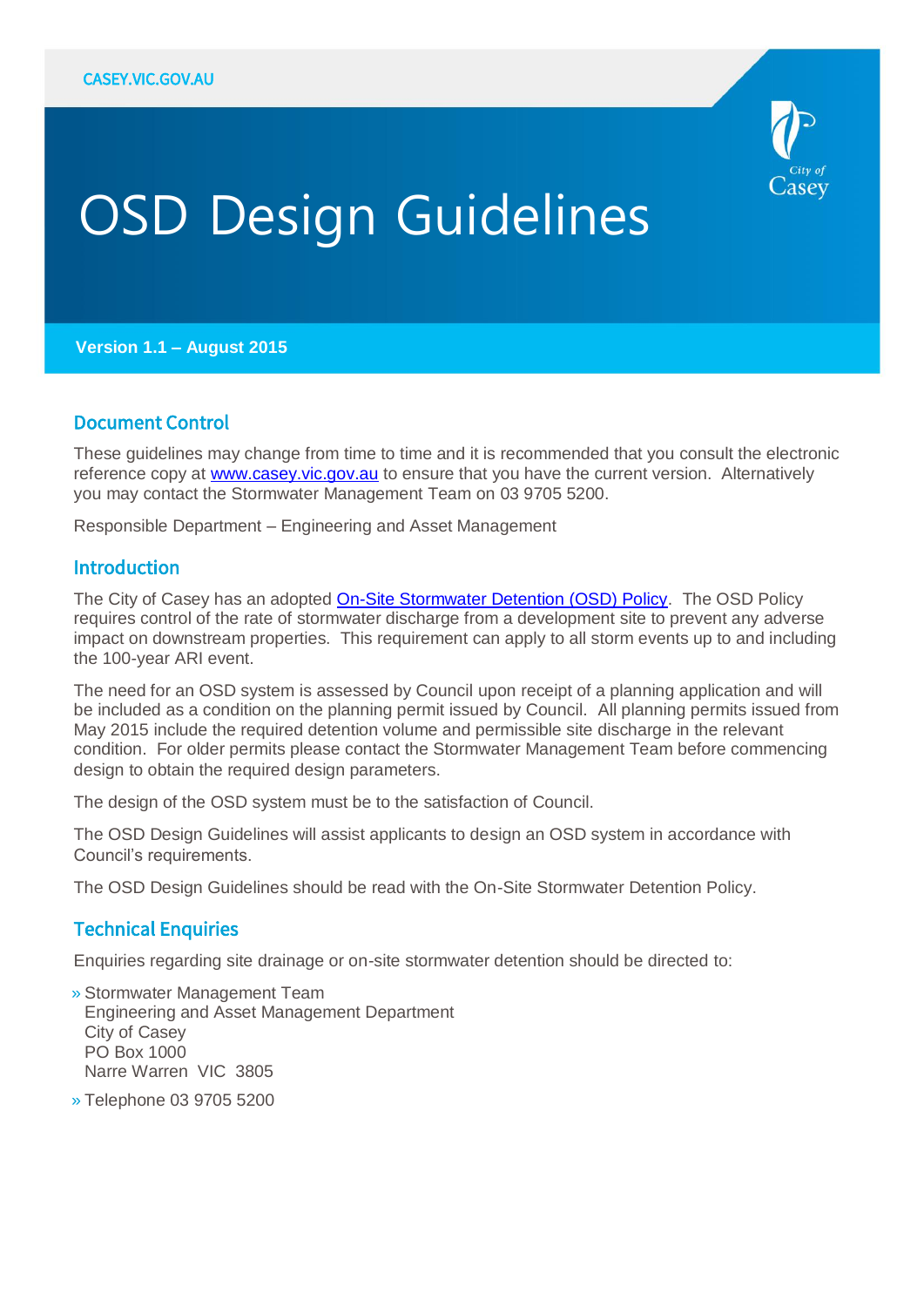### 1 – System Elements

The key elements of an On-Site Stormwater Detention (OSD) system are:

- » A runoff collection system consisting of gutters, downpipes, pits and pipes
- » A runoff storage system
- » An outlet structure to control the rate of stormwater discharge from the runoff storage system to the Council drainage network

Each element is discussed further below.

#### 1.1 – Runoff Collection System

The runoff collection system must collect runoff from all pervious and impervious areas and direct it to the runoff storage system.

Surface inlet pits must be fitted with a suitable grate to prevent litter entering the underground drainage system and causing blockages.

Site drainage must be designed in accordance with Australian Standard AS3500.3:2003 National Plumbing and Drainage Code – Stormwater Drainage.

The Relevant Building Surveyor for the development is responsible for approving the design of the site drainage system in accordance with Regulation 610 of the Building Regulations 2006.

#### 1.2 – Runoff Storage System

The runoff storage system is required to temporarily store stormwater runoff during a storm. The runoff storage system must:

- » Provide the storage volume stated in the planning permit
- » Drain within 72 hours to ensure the storage volume is available for a subsequent storm event

The runoff storage system may consist of the following structures (or combination of structures):

- » Below ground tank(s) or pipe(s)
- » Above ground storage in a grassed or landscaped area where the storage volume can be provided with minimal adjustment to ground levels
- » Above ground tank(s) connected to the internal reuse system of a building on the development site
- » Above ground tank(s) fitted with a controlled discharge orifice to maintain an active storage volume within the tank

Each storage system is discussed further below.

#### 1.2.1 – Below Ground Storage System

Below ground storage systems must:

- » Be structurally designed to withstand all service loads and provide a service life of at least 50 years
- » Be located outside the tree protection zone (TPZ) of any trees to be retained
- » Have a minimum soil cover of 300mm in landscaped areas
- » Be fitted with a child proof locking system for the surface grate where the depth of the below ground storage facility exceeds 1,200mm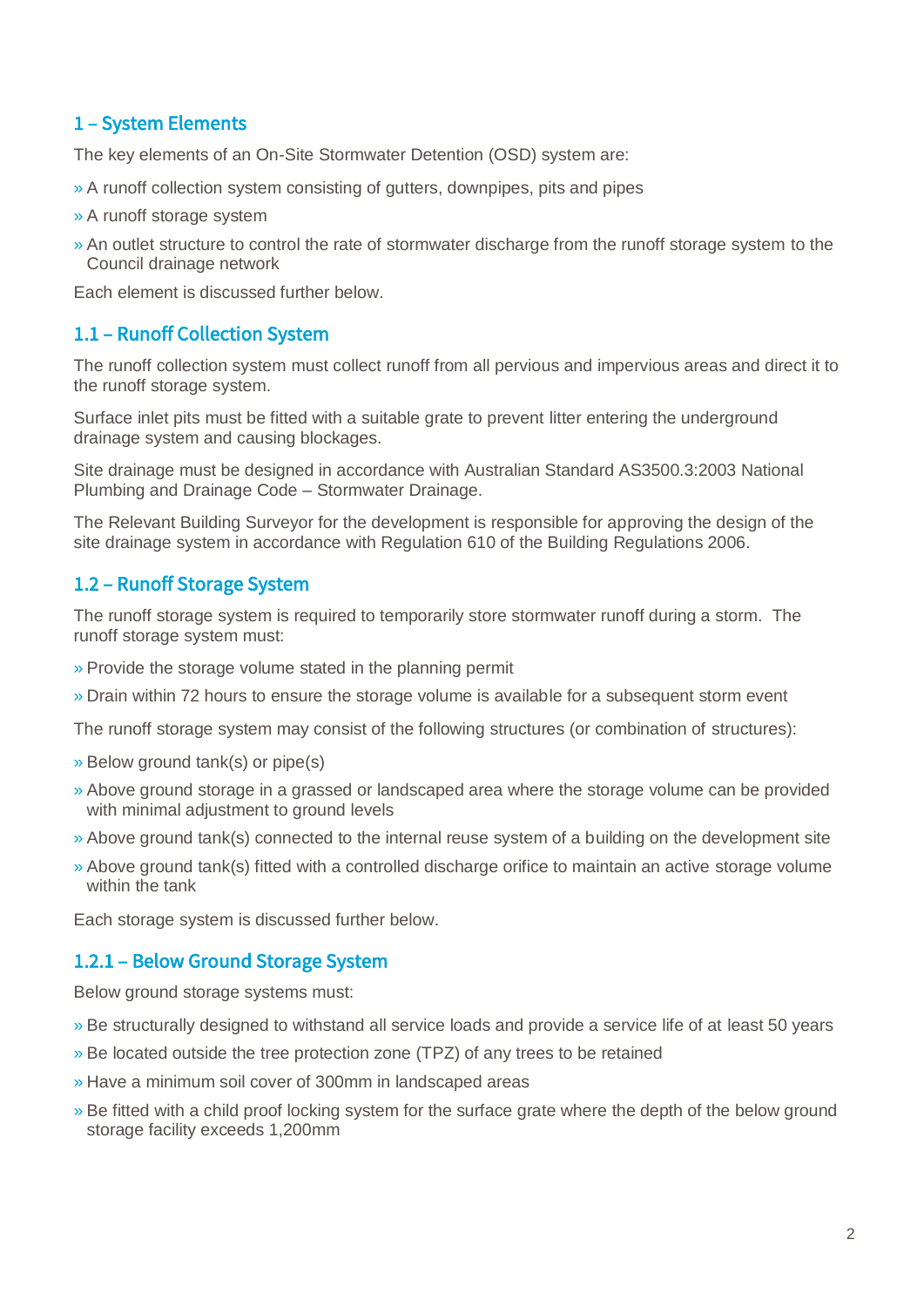#### 1.2.2 – Above Ground Storage System

Above ground storage systems must:

- » Not be unsightly or hazardous
- » Be totally impermeable except for infiltration into the ground where soil conditions allow and the system is located at least five metres from any building foundations
- » Have a ponding depth no greater than 200mm in areas where vehicles will be parked or otherwise no greater than 300mm

#### 1.2.3 – Rainwater Tanks

A rainwater storage tank can be credited toward the total volume of the runoff storage system when the tank is:

- » Connected to the dwelling for regular uses such as toilet flushing and clothes washing, or
- » Fitted with a controlled discharge orifice to maintain an active storage volume within the tank

One-third of the total volume of the tank can count toward overall site storage when the tank is connected to the dwelling for reuse.

The active storage volume of the tank can also count toward the overall site storage when the tank is fitted with a controlled discharge orifice.

Council may reduce the storage volume credited to the rainwater tank in proportion to the amount of roof area that drains to the tank.

#### 1.3 – Flow Control Outlet

The flow control outlet must be located within the boundaries of the lot between the storage system and the Council drainage system. The flow control outlet must not be located within a Council drainage easement.

The outlet must limit the rate of flow to the Council drainage system to the permissible site discharge (PSD) when the OSD storage is full (maximum head).

The outlet must be resistant to blockage and must include a trash grate located upstream of the outlet or sufficient screening on all inlets.

The flow control outlet must use either the SVC MC2 Multicell (or approved equivalent) or an orifice and baffle wall arrangement.

The orifice sizing calculation is detailed below.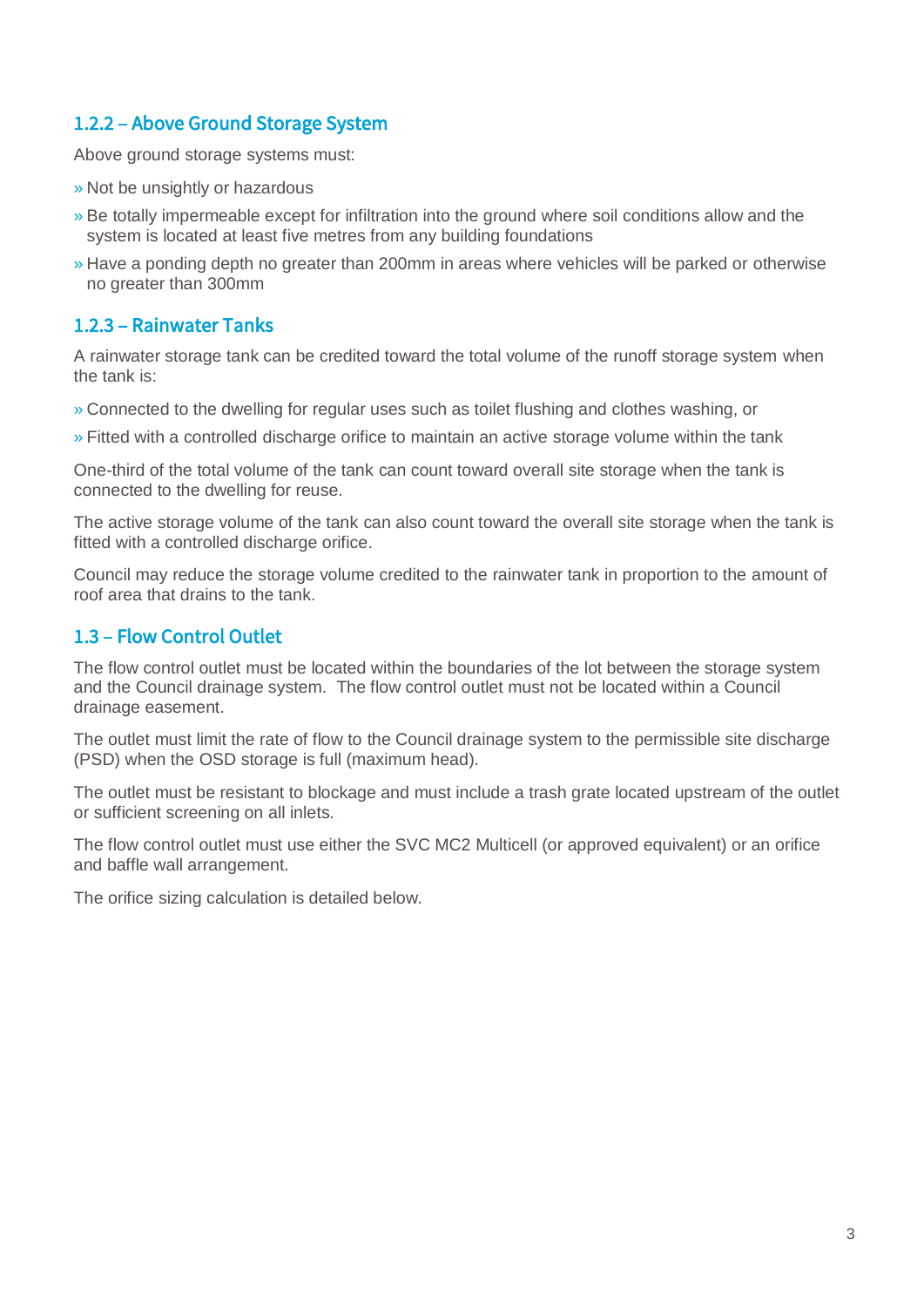## 1.3.1 – Outlet Control Orifice Sizing

The sizing of the outlet control orifice is based on the following parameters:

#### **Table 1 – Outlet Control Orifice Sizing Parameters**

| Parameter                            | Nomenclature (Unit) | Guidance                                           |
|--------------------------------------|---------------------|----------------------------------------------------|
| Orifice diameter                     | d (millimetres)     | Minimum diameter is 50mm                           |
| Height difference                    | H (metres)          | Distance from top water level to centre of orifice |
| Permissible Site<br><b>Discharge</b> | PSD (litres/sec)    | Specified by Council                               |

The required orifice diameter is calculated as follows:

 $d = 21.9 * \sqrt{PSD} / \sqrt{H}}$  mm

The minimum orifice diameter is 50mm. An SVC MC2 Multicell unit or approved equivalent must be used for outlet control when the required orifice diameter is found to be less than 50mm.

#### 1.3.2 – Example Orifice Sizing Calculation

The permissible site discharge for a unit development is 8 litres per second.

A 450mm diameter pipe is proposed beneath the driveway to provide runoff storage.

When the runoff storage is full the height difference between the top water level and the centre of the orifice will be 450mm.

Calculate the required orifice diameter to control the rate of discharge:

 $d = 21.9 * √ [PSD / √(H)]$  mm  $d = 21.9 * \sqrt{8} / \sqrt{(0.45)}$  $d = 75.63$  mm

Adopt **75 mm** orifice

## 1.4 – Overland Flow

The runoff storage system and flow control outlet structure must be designed to safely convey overflows to an adequate Council overland flow path or drainage system. This requirement may be waived if Council deems that no suitable overland flow path or drainage system is available and the OSD system has been designed to detain the 100 year ARI storm.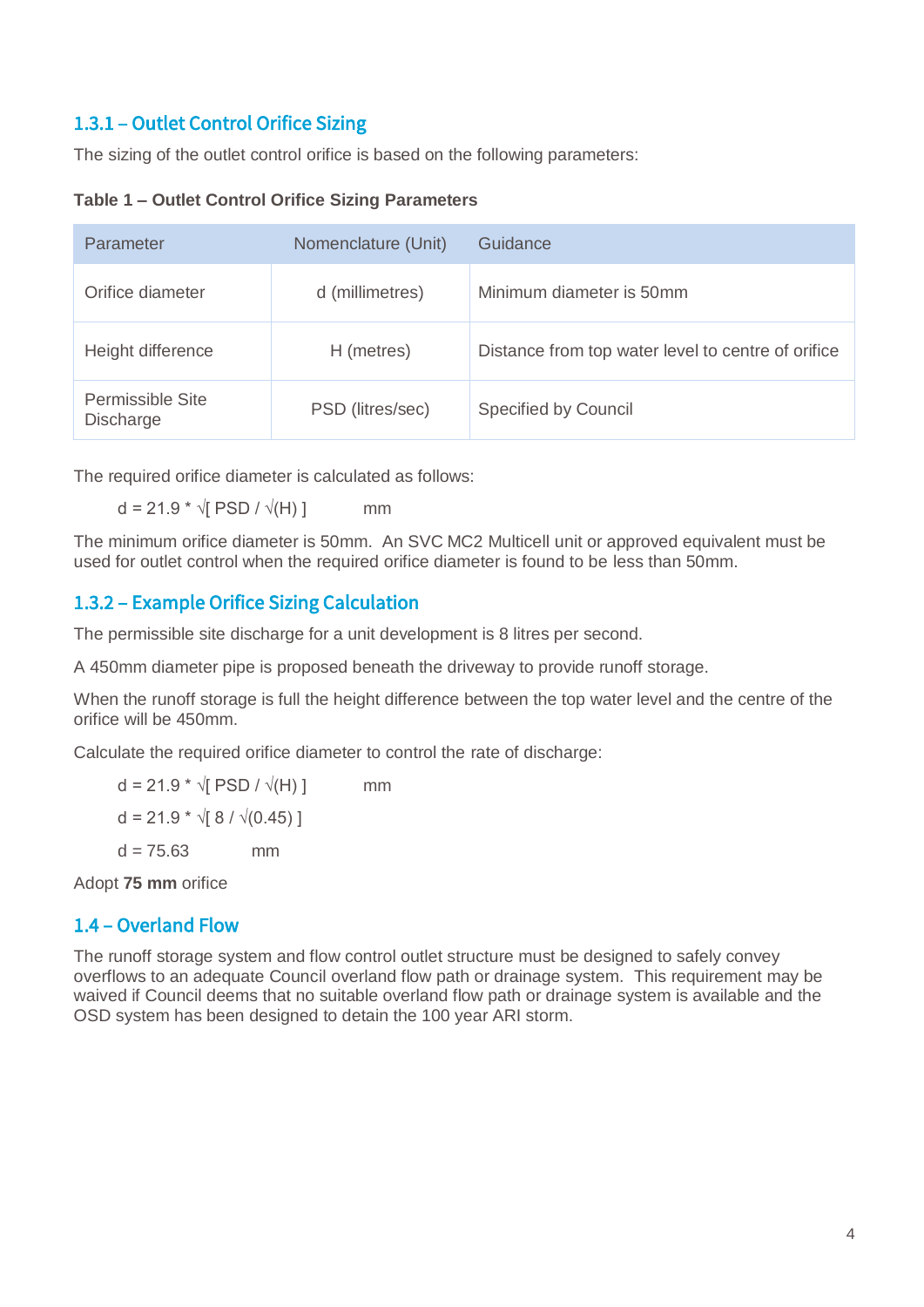#### 2 – OSD Design Checklist

The OSD Design Checklist will assist applicants in meeting Council's requirements first-time. Applicants are encouraged to include the completed checklist with their submission to Council.

The OSD Design Checklist is included at the end of these guidelines.

#### 3 – Certification of Design

The OSD system design must be certified by a qualified Civil Engineer.

#### 4 – Submission and Assessment Procedure

#### 4.1 – Submission Form

Applicants must complete the Submission of Drainage Plans form and submit either two hard copies or a PDF electronic copy of the design plans to Council.

Submissions must be addressed to:

» Stormwater Management Team Engineering and Asset Management Department City of Casey PO Box 1000 Narre Warren VIC 3805

» [caseycc@casey.vic.gov.au](mailto:caseycc@casey.vic.gov.au)

#### 4.2 – Assessment

Council will review each application within 10 business days in accordance with our Customer Service **Commitment** 

#### 4.3 – Direction to Amend Design

If the OSD system design does not satisfy Council's requirements the applicant will be notified and issued with a written direction to amend the design.

The applicant must resubmit the amended design for reassessment.

#### 4.4 – Return of Approved Plans

When the OSD system satisfies Council's requirements the plans will be stamped and one copy will be returned to the applicant.

#### **Contact City of Casey**

03 9705 5200

**NRS:** 133 677 (for the deaf, hearing or speech impaired)

TIS: 131 450 (Translating and Interpreting Service) caseycc@casey.vic.gov.au

#### casey.vic.gov.au

facebook.com/CityOfCasey



PO Box 1000 Narre Warren VIC 3805

#### **Customer Service Centres**

Cranbourne Cranbourne Park Shopping Centre

Narre Warren Magid Drive

Narre Warren South Amberly Park Shopping Centre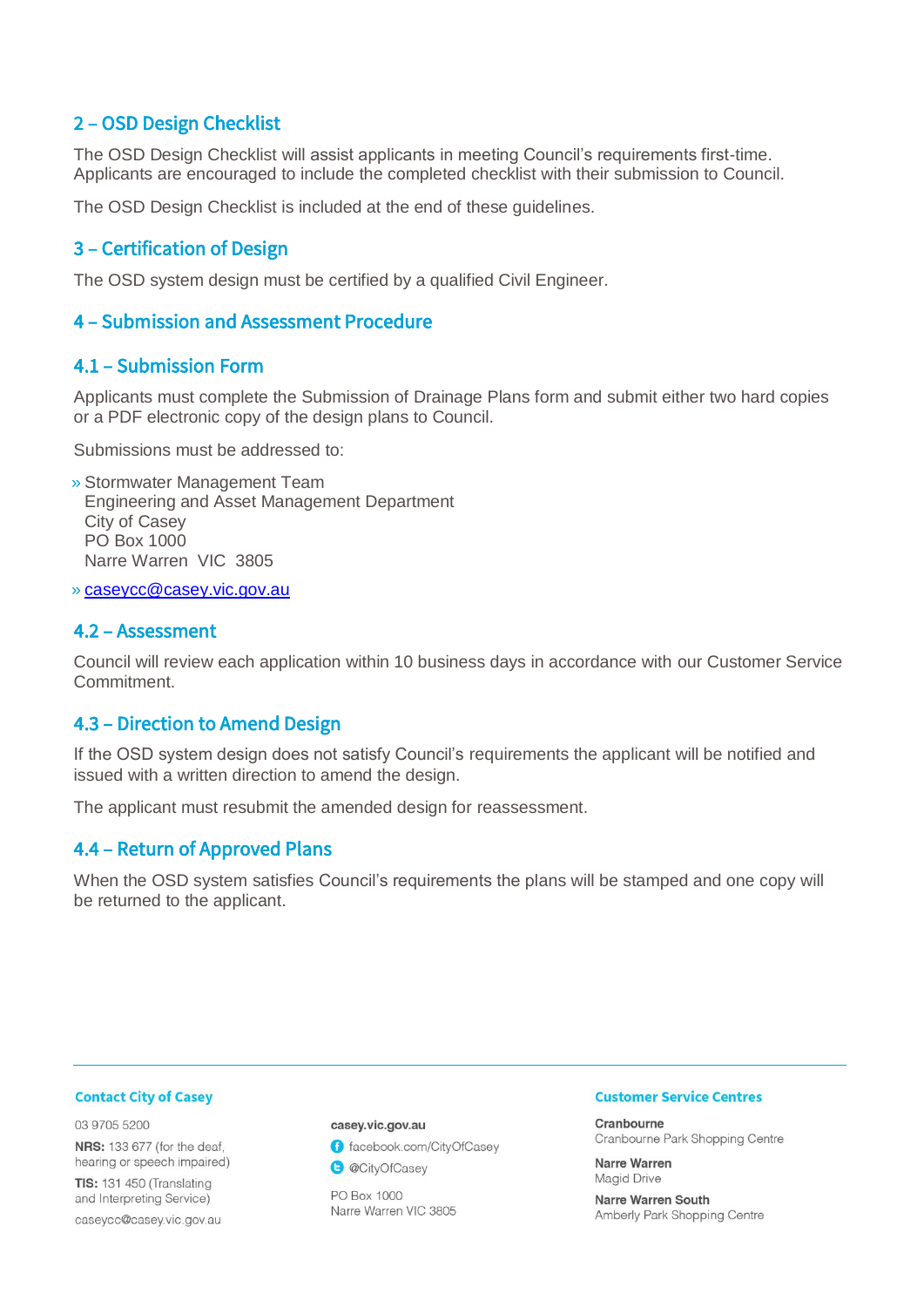# City of Casey – OSD Design Checklist

# Project Details

| Address                          |              |
|----------------------------------|--------------|
| Planning Permit No.              | PlnA         |
| Permissible Site Discharge (PSD) | (litres/sec) |
| Required storage volume          | $\rm (m^3)$  |

## 1 – OSD system

| Ref | Requirement                                                                                                                                                                            | <b>Comments</b>                                                                 | Pass | Fail | <b>NA</b> |
|-----|----------------------------------------------------------------------------------------------------------------------------------------------------------------------------------------|---------------------------------------------------------------------------------|------|------|-----------|
| 1.1 | OSD storage volume equals or<br>exceeds required storage volume                                                                                                                        | Storage = $\text{m}^3$                                                          |      |      |           |
| 1.2 | Outlet orifice controls rate of<br>discharge to permissible site<br>discharge (PSD) when OSD storage<br>is full (maximum system head)                                                  | Outlet $Q =$ __ litres/sec                                                      |      |      |           |
| 1.3 | Top level of orifice pit baffle wall is<br>set at or above the maximum<br>(design) water level needed to<br>achieve the required storage volume                                        | Maximum water level = $\_$ m AHD<br>Top of baffle wall level $=$ $\ldots$ m AHD |      |      |           |
| 1.4 | Storage volume is apportioned<br>between tanks and below ground<br>system according to relative<br>catchment sizes                                                                     |                                                                                 |      |      |           |
| 1.5 | Below ground storage system pipes<br>are not located beneath a habitable<br>building                                                                                                   |                                                                                 |      |      |           |
| 1.6 | Orifice pit outlet invert level is above<br>the invert level of the property<br>connection to the legal point of<br>discharge (LPD)                                                    |                                                                                 |      |      |           |
| 1.7 | Safe surcharge location provided if<br>orifice outlet blocked or OSD storage<br>capacity exceeded (desirable but not<br>mandatory if detaining 100 year ARI<br>storm on-site)          |                                                                                 |      |      |           |
| 1.8 | Finished floor level of dwelling(s) is<br>an absolute minimum of 150mm<br>above surcharge water level                                                                                  |                                                                                 |      |      |           |
| 1.9 | Finished surface levels of grated pits<br>upstream of the orifice pit are above<br>the top level of the baffle wall or the<br>finished surface level of the<br>nominated surcharge pit |                                                                                 |      |      |           |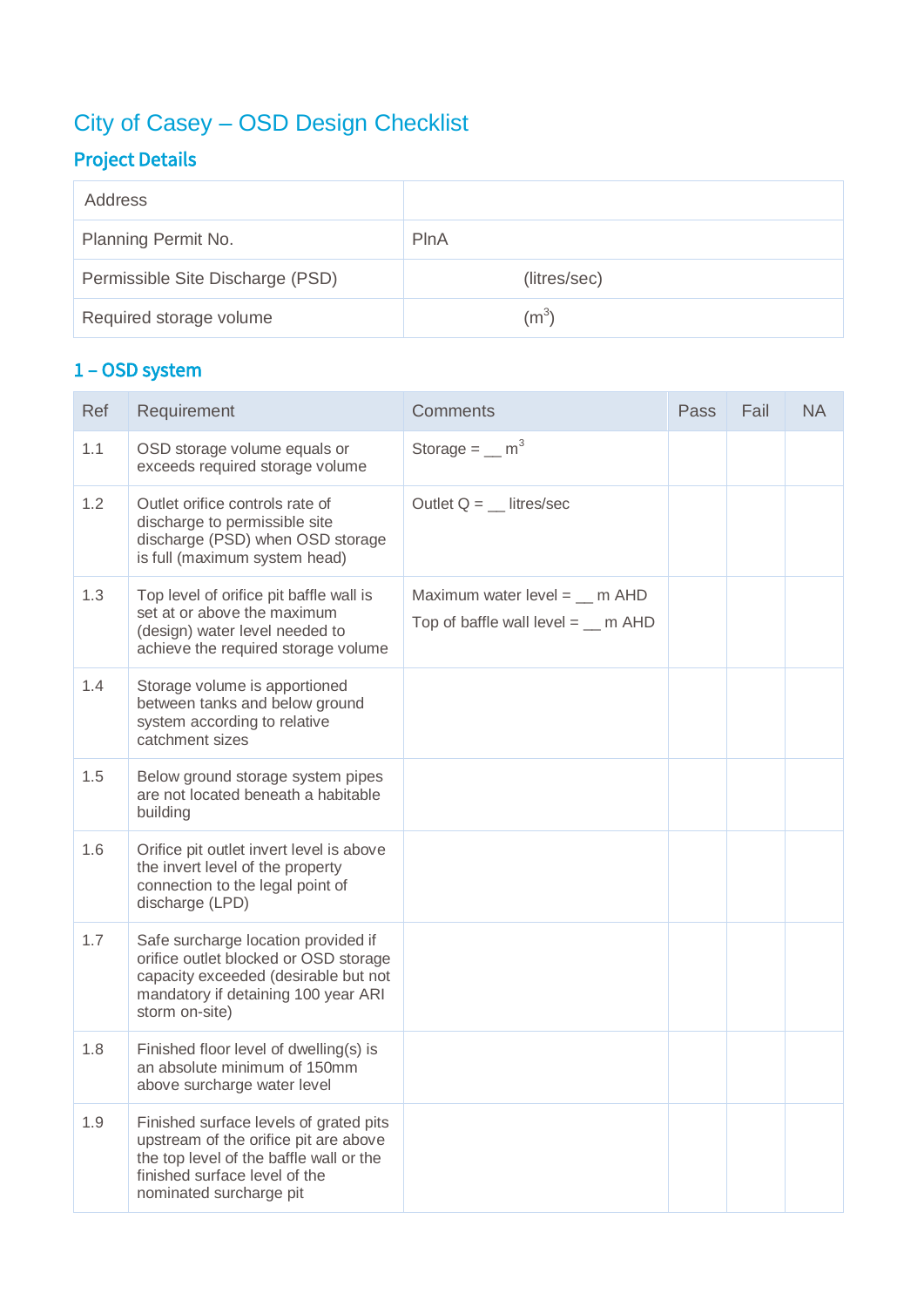## 2 – General drainage requirements

| Ref | Requirement                                                                                                                                        | <b>Comments</b> | <b>Pass</b> | Fail | <b>NA</b> |
|-----|----------------------------------------------------------------------------------------------------------------------------------------------------|-----------------|-------------|------|-----------|
| 2.1 | Pits are appropriate size for depth to<br>invert:<br>≤600mm<br>450x450mm<br>≤900mm<br>600x600mm<br>≤1200mm<br>600x900mm<br>$>1200$ mm<br>900x900mm |                 |             |      |           |
| 2.2 | Pits deeper than 900mm are fitted<br>with step irons                                                                                               |                 |             |      |           |
| 2.3 | Pipes have adequate grade:<br>≤150mm<br>$1:100$ min.<br>≤225mm<br>1:200 min.<br>≤300mm<br>1:250 min.<br>1:300 min.<br>$\geq$ 375mm                 |                 |             |      |           |
| 2.4 | Internal drainage connected to the<br>legal point of stormwater discharge<br>(LPD) via 100mm diameter pipe<br>(residential)                        |                 |             |      |           |
| 2.5 | Internal drainage connected to the<br>legal point of stormwater discharge<br>(LPD) via 225mm diameter pipe<br>(commercial/industrial)              |                 |             |      |           |

# 3 – Drainage within driveway pavement

| Ref | Requirement                                                                                                                                                      | <b>Comments</b> | Pass | Fail | ΝA |
|-----|------------------------------------------------------------------------------------------------------------------------------------------------------------------|-----------------|------|------|----|
| 3.1 | Pits in the driveway pavement are<br>appropriate class for the expected<br>level of vehicle traffic<br>Passenger vehicles: Class C<br>Heavy vehicles:<br>Class D |                 |      |      |    |
| 3.2 | Pipes beneath driveway pavement<br>have absolute minimum 100mm<br>cover from bottom of pavement to top<br>of pipe                                                |                 |      |      |    |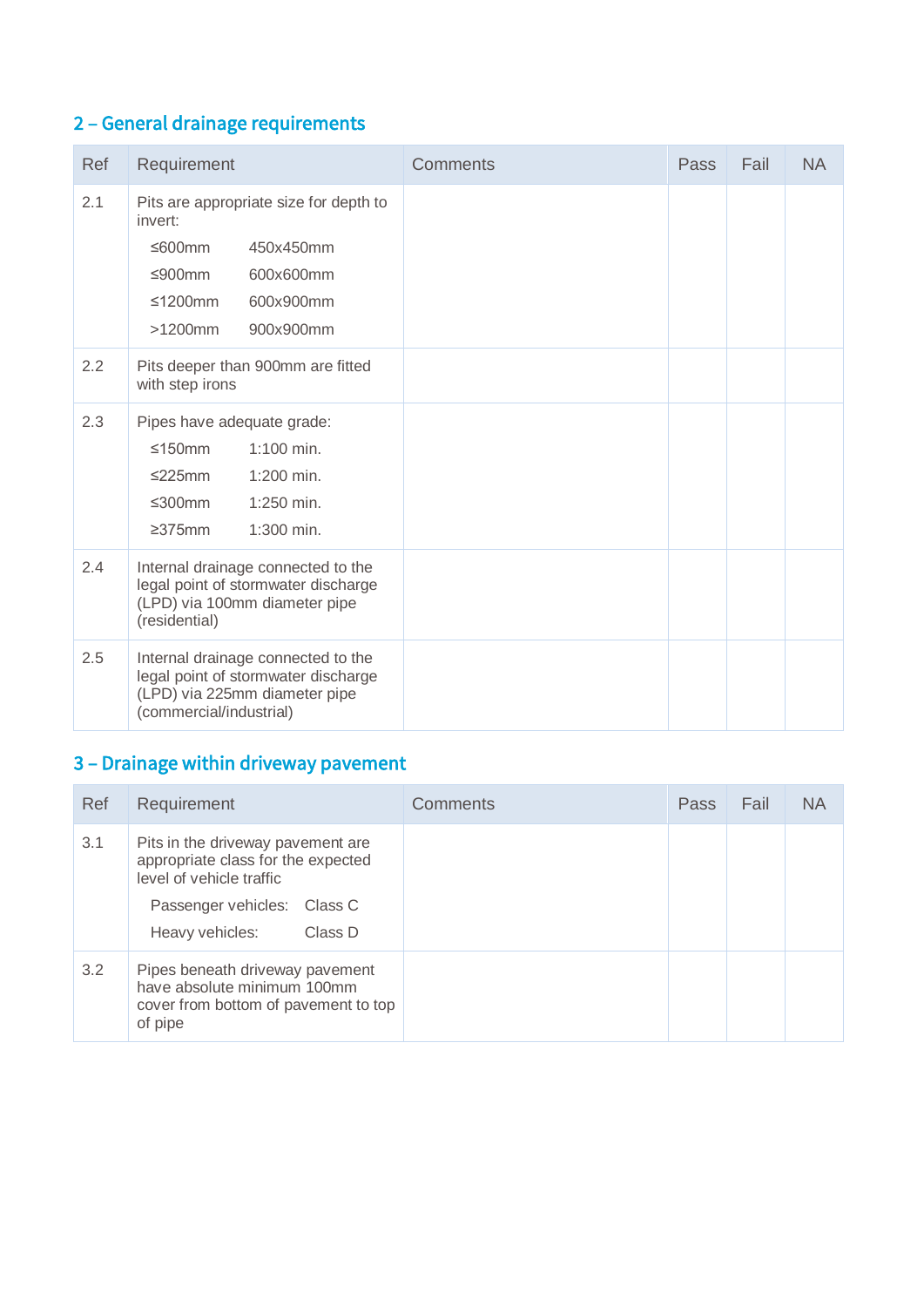## 4 – Plan details

| Ref | Requirement                                                                                                                           | Comments | Pass | Fail | <b>NA</b> |
|-----|---------------------------------------------------------------------------------------------------------------------------------------|----------|------|------|-----------|
| 4.1 | Plans are legible and to a scale of<br>generally no less than 1:200 at A3 or<br>1:100 at A1                                           |          |      |      |           |
| 4.2 | Site boundaries, natural surface<br>levels and proposed finished surface<br>levels (spot levels or contours) are<br>shown on the plan |          |      |      |           |
| 4.3 | Location and size of all existing<br>Council assets shown on the plan                                                                 |          |      |      |           |
| 4.4 | Location and finished floor levels of<br>all existing and proposed buildings<br>are shown on the plan                                 |          |      |      |           |
| 4.5 | Pits are numbered and listed in a pit<br>schedule                                                                                     |          |      |      |           |
| 4.6 | Pipes are labelled with diameter and<br>gradient                                                                                      |          |      |      |           |

# 5 – Proposed Council drainage assets

| Ref | Requirement                                                                                                                                                                                                                                   | <b>Comments</b> | Pass | Fail | <b>NA</b> |
|-----|-----------------------------------------------------------------------------------------------------------------------------------------------------------------------------------------------------------------------------------------------|-----------------|------|------|-----------|
| 5.1 | The proposed design includes future<br>City of Casey drainage assets                                                                                                                                                                          |                 |      |      |           |
| 5.2 | All new Council assets reference the<br>appropriate City of Casey or MPA<br><b>Standard Drawing</b>                                                                                                                                           |                 |      |      |           |
| 5.3 | New pits have a minimum 1 metre<br>offset from vehicles crossovers                                                                                                                                                                            |                 |      |      |           |
| 5.4 | Long section plan plotted at scale no<br>smaller than 1:500H and 1:50V                                                                                                                                                                        |                 |      |      |           |
| 5.5 | Long section includes:<br>Pipe diameter, material and class<br>Pipe gradients<br>Actual discharge and pipe capacity<br>Flow velocity<br>Pipe length<br>Invert levels<br>Depth to invert<br>Finished surface levels<br>Existing surface levels |                 |      |      |           |